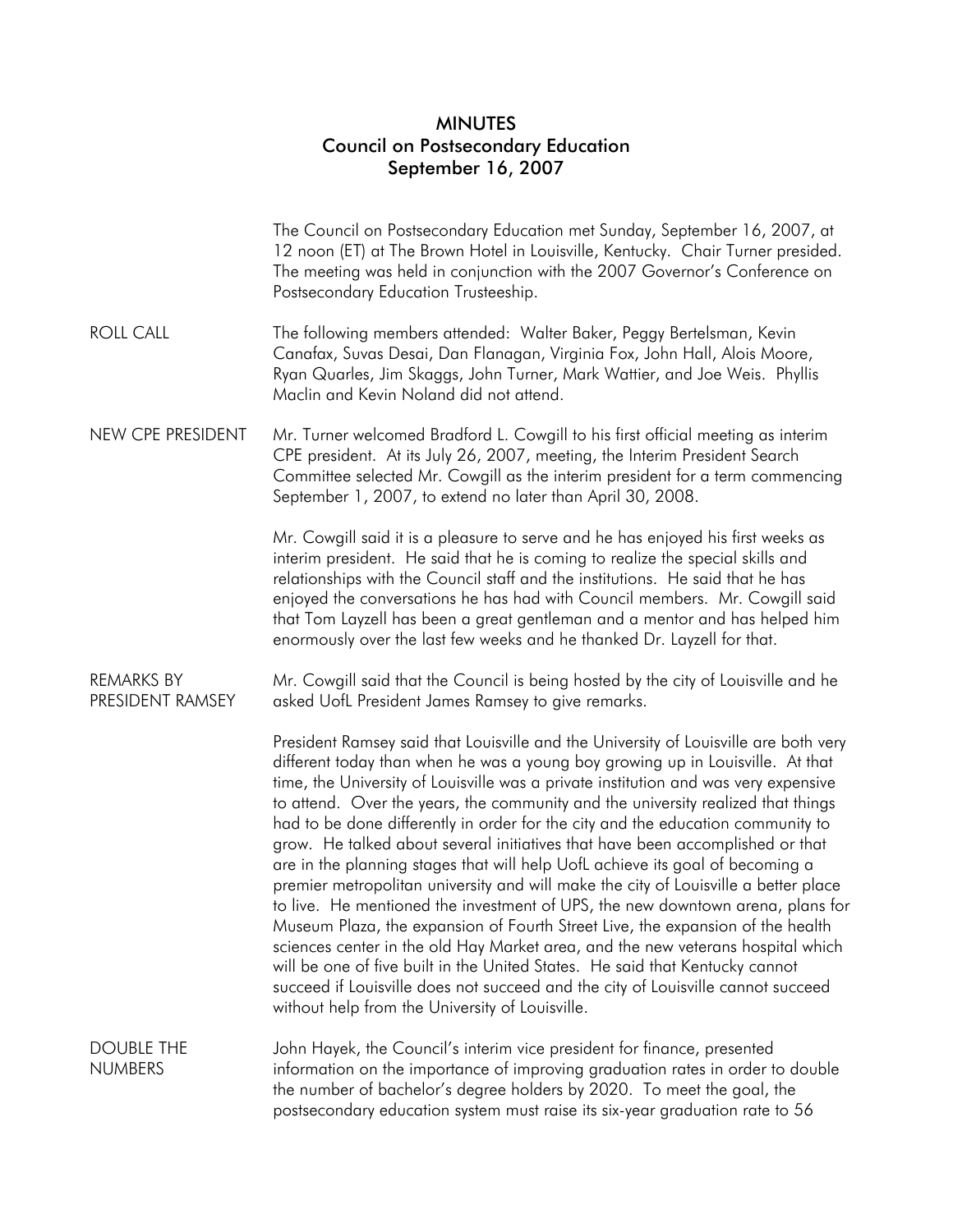|                                                                  | percent. Since 2002, the graduation rate has increased from 44 percent to 47<br>percent, so the system is on a path to achieve the goal of 56 percent in the year<br>2020. Dr. Hayek said that the graduation rate statistics presented are for<br>traditional age students - full-time, first-year, degree-seeking students.                                                                                                                                                                                                                                                                                                                                                                                                                                                                                                                                           |
|------------------------------------------------------------------|-------------------------------------------------------------------------------------------------------------------------------------------------------------------------------------------------------------------------------------------------------------------------------------------------------------------------------------------------------------------------------------------------------------------------------------------------------------------------------------------------------------------------------------------------------------------------------------------------------------------------------------------------------------------------------------------------------------------------------------------------------------------------------------------------------------------------------------------------------------------------|
| <b>DEVELOPMENT OF</b><br>2008-10 BUDGET<br><b>RECOMMENDATION</b> | Mr. Flanagan reported that the Budget and Finance Policy Group has a very<br>ambitious schedule during the next few weeks to prepare the 2008-10 budget<br>recommendation which will be brought to the Council for approval at its<br>November 5 meeting. A calendar of the events leading up to the November 5<br>meeting was included in the agenda book. He said that much work remains to<br>be done. He said it is very important for the presidents and the institutional staffs<br>to work with the Council and the Council staff during the coming weeks on the<br>development of the budget.                                                                                                                                                                                                                                                                   |
| NEW FRAMEWORK<br><b>FOR KENTUCKY</b><br><b>ADULT EDUCATION</b>   | Sarah Hawker, the Council's vice president for adult education, presented<br>information on the new framework for Kentucky Adult Education. The new<br>framework includes a strong emphasis on quality student outcomes and more<br>flexibility in providing adult education services. It decreases the focus on<br>enrollment goals and increases the emphasis on student learning. The new<br>framework also introduces a revised funding formula with new opportunities for<br>local programs to earn performance funding.                                                                                                                                                                                                                                                                                                                                           |
|                                                                  | Ms. Bertelsman asked the staff to provide the GED rates by region to the regional<br>advisory committees being formed to utilize the regional stewardship funds.                                                                                                                                                                                                                                                                                                                                                                                                                                                                                                                                                                                                                                                                                                        |
| <b>COLLEGE ACCESS</b><br><b>GRANT</b>                            | The Council, in partnership with the Prichard Committee, has been awarded a<br>\$500,000 grant from the Lumina Foundation which, when combined with<br>matching in-state funds, will provide over \$1 million to promote college-going in<br>Kentucky. GEAR UP Kentucky is a major in-state partner for the grant. A<br>significant part of the grant will support the new Kentucky College Access<br>Network (KentuckyCAN) to help more students prepare for and attend college.<br>The grant's primary focus is to increase college-going by underrepresented<br>groups and to engage business leadership in the Council's college access<br>initiatives. The Council has recently received another \$500,000 grant from<br>Lumina which will enable the staff to work with the institutions to improve their<br>infrastructure to help adults who return to college. |
| DEVELOPMENTAL<br><b>EDUCATION UPDATE</b>                         | A status report on implementing the recommendations of the Developmental<br>Education Task Force was included in the agenda book.                                                                                                                                                                                                                                                                                                                                                                                                                                                                                                                                                                                                                                                                                                                                       |
| <b>PROJECT LEAD</b><br>THE WAY                                   | In June 2007 the University of Kentucky was selected as Kentucky's national<br>affiliate institution for Project Lead the Way, a model P-12 pre-engineering<br>program. The Council received \$700,000 from the General Assembly in 2006<br>to collaborate with the Kentucky Department of Education in implementing PLTW<br>in Kentucky. UK faculty have begun the affiliate university's responsibilities of<br>providing summer institutes for PLTW master teachers, technical consultation,<br>graduate credit articulation, pipeline assessment, and engineering education<br>leadership. UK also will support and conduct an annual school counselor<br>awareness conference.                                                                                                                                                                                     |
| LOCAL P-16<br><b>COUNCILS</b>                                    | Information was provided in the agenda book about funding local P-16 councils<br>to create a seamless system of education to meet the needs of students and the<br>Commonwealth.                                                                                                                                                                                                                                                                                                                                                                                                                                                                                                                                                                                                                                                                                        |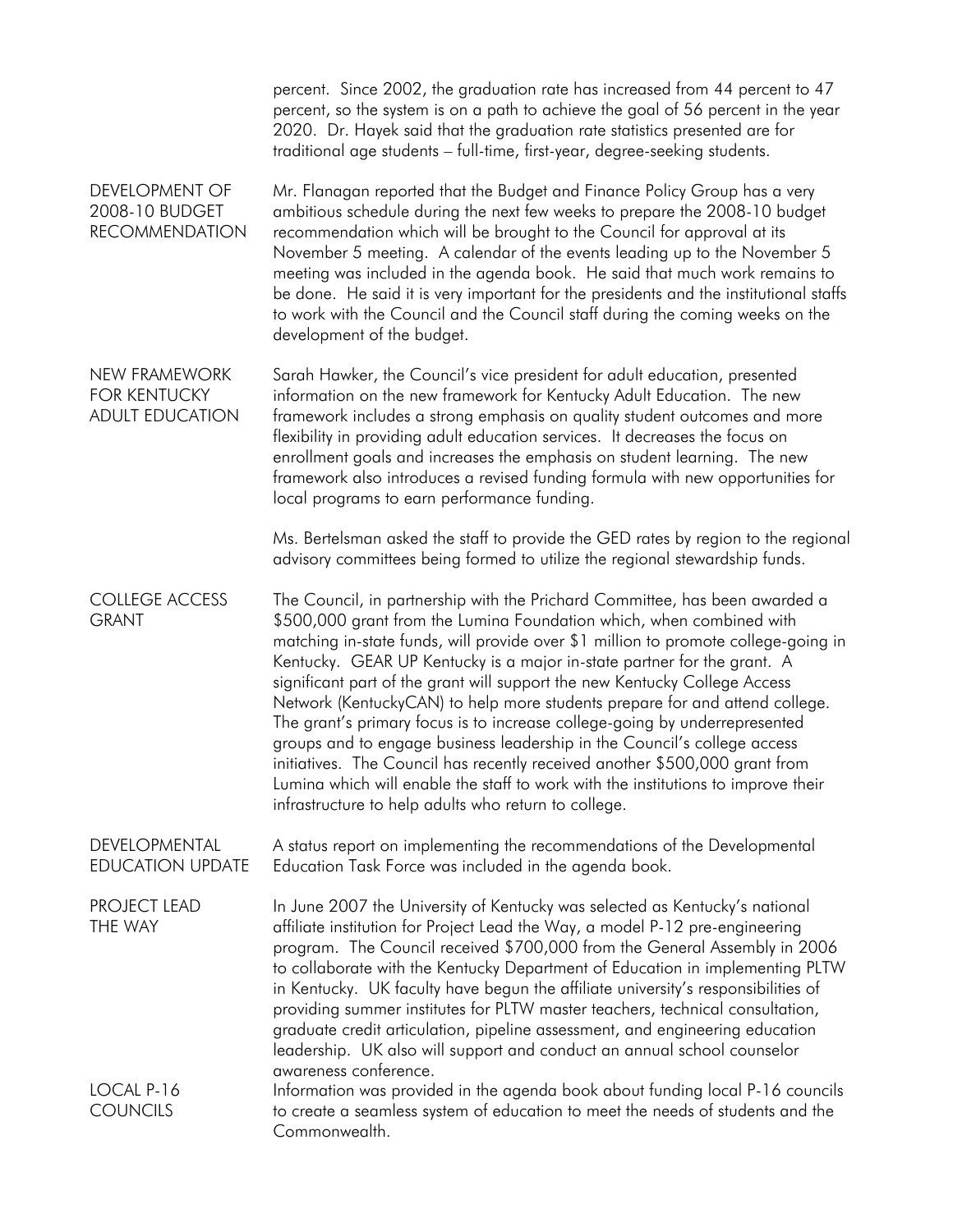| <b>NMSI GRANT</b>                                 | Kentucky was successful in being awarded one of the \$13 million National Math<br>and Science Initiative (NMSI) grants to replicate the very successful Texas<br>program to dramatically increase student performance in Advanced Placement<br>(AP) mathematics, science, and English exams. The program is funded by<br>ExxonMobil and private foundation contributions. The Kentucky Science and<br>Technology Corporation is the lead partner for Kentucky's project entitled "APEK:<br>Advanced Placement Enterprise in Kentucky." The Kentucky Department of<br>Education, the Partnership for Successful Schools, and the Council also are<br>participating partners. The recommendations which came from the STEM Task<br>Force earlier this year to improve the math, science, and engineering<br>performance of Kentucky's students were instrumental in helping Kentucky receive<br>this grant. |
|---------------------------------------------------|-----------------------------------------------------------------------------------------------------------------------------------------------------------------------------------------------------------------------------------------------------------------------------------------------------------------------------------------------------------------------------------------------------------------------------------------------------------------------------------------------------------------------------------------------------------------------------------------------------------------------------------------------------------------------------------------------------------------------------------------------------------------------------------------------------------------------------------------------------------------------------------------------------------|
| <b>COMMISSIONER OF</b><br><b>EDUCATION REPORT</b> | A report from the Commissioner of Education was provided for information.                                                                                                                                                                                                                                                                                                                                                                                                                                                                                                                                                                                                                                                                                                                                                                                                                                 |
|                                                   | The 2006-07 graduating class was the largest in the history of Kentucky                                                                                                                                                                                                                                                                                                                                                                                                                                                                                                                                                                                                                                                                                                                                                                                                                                   |
| 2006-07 DEGREE<br><b>COMPLETIONS</b>              | postsecondary education, with 43,902 degrees and credentials conferred at<br>Kentucky public postsecondary institutions. This represents a 3.3 percent<br>increase over the number awarded in 2005-06 and a 70.8 percent increase<br>since 2000-01. Overall, bachelor's degrees increased more than 2 percent over<br>the previous year with a total of 14,742 bachelor's degrees awarded at public<br>institutions, a 23.5 percent increase since 2000-01. KCTCS awarded 20,970<br>credentials in 2006-07, a record class for the system and an overall increase of<br>5.9 percent over the previous year. Associate degrees increased 7.5 percent,<br>diplomas increased 8 percent, and certificates increased 4.6 percent. Data on<br>degrees awarded from Kentucky's independent institutions will be available at a<br>future Council meeting.                                                       |
| <b>KENTUCKY</b><br><b>TRANSFER REPORT</b>         | The Council staff has worked with the staff of the Kentucky Community and<br>Technical College System to develop feedback reports for students who<br>transferred to public or independent four-year institutions in Kentucky. The<br>2006-07 Kentucky Transfer Feedback Report provides information about where<br>students transfer, what majors they pursue, and how well they perform<br>academically including average grades and retention and graduation rates. This<br>represents the first step in providing important information back to KCTCS<br>institutions much in the same way that the High School Feedback Reports provide<br>needed information back to school districts.                                                                                                                                                                                                              |
| <b>CEO REPORT</b>                                 | Mr. Baker said that the Committee on Equal Opportunities held a retreat in<br>August at which time the committee reviewed the Seattle and the Louisville cases<br>for the impact that they have on diversity in Kentucky. In October a<br>representative from the Harvard Civil Rights Project is expected to provide an<br>update on the diversity study to the CEO members.                                                                                                                                                                                                                                                                                                                                                                                                                                                                                                                             |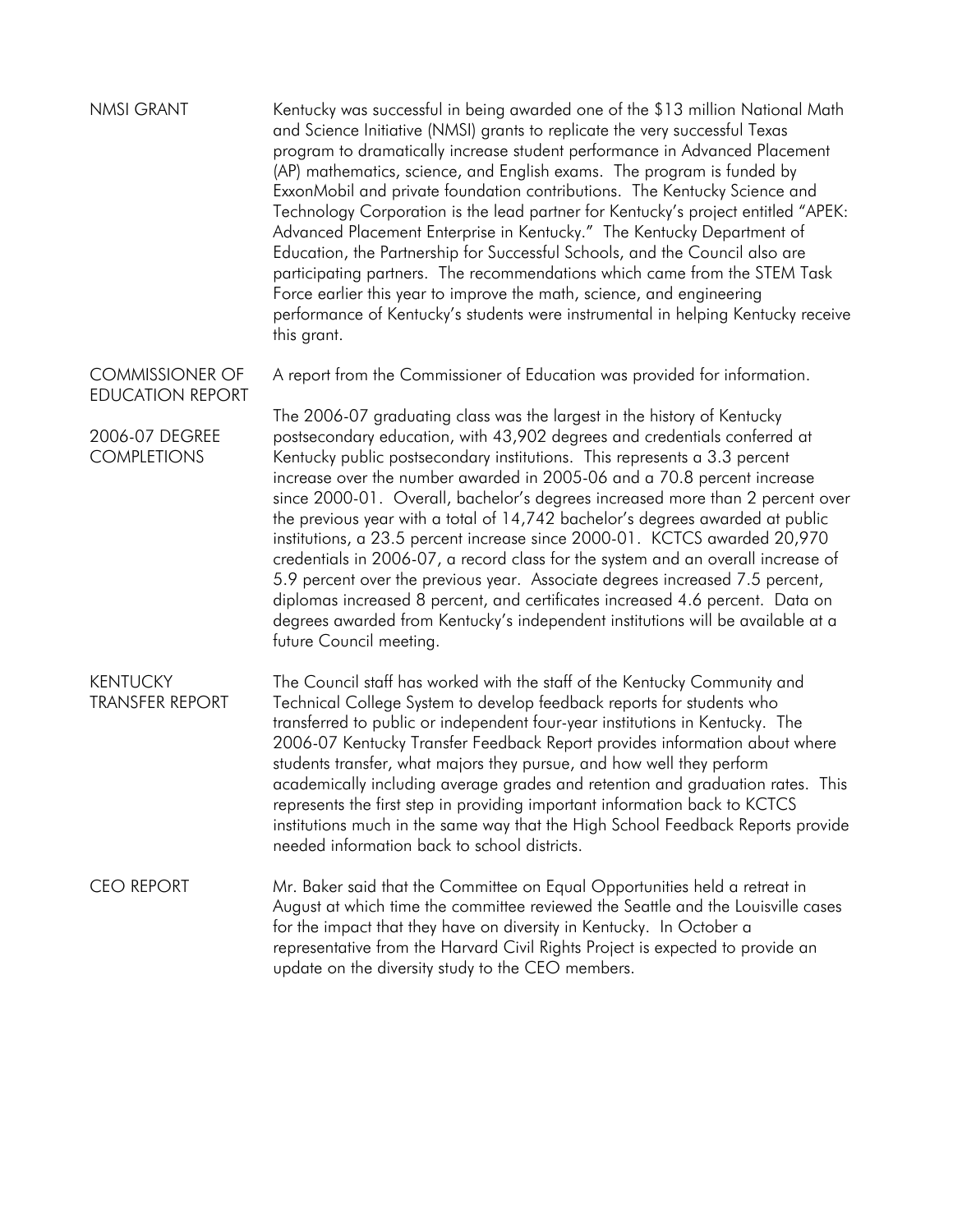| <b>CAPITAL PROJECT</b>                                       | RECOMMENDATION: The staff recommends that the Council approve the<br>request of Kentucky State University to use federal funds to purchase a tour bus to<br>support the university's land grant program. The estimated purchase price is<br>\$400,000.                                                                                                                    |
|--------------------------------------------------------------|---------------------------------------------------------------------------------------------------------------------------------------------------------------------------------------------------------------------------------------------------------------------------------------------------------------------------------------------------------------------------|
|                                                              | MOTION: Mr. Baker moved that the recommendation be approved. Mr.<br>Canafax seconded the motion.                                                                                                                                                                                                                                                                          |
|                                                              | VOTE: The motion passed.                                                                                                                                                                                                                                                                                                                                                  |
| <b>NKU REGIONAL</b><br>STEWARDSHIP GRANT<br><b>PROPOSAL</b>  | RECOMMENDATION: The staff recommends that the Council approve Northern<br>Kentucky University's regional stewardship grant proposal.                                                                                                                                                                                                                                      |
|                                                              | The \$300,000 grant will be used to support four initiatives tied to the university's<br>and the region's strategic goals - early childhood literacy, mathematics<br>education, mental health, and technology assistance.                                                                                                                                                 |
|                                                              | MOTION: Ms. Bertelsman moved that the recommendation be approved. Ms.<br>Fox seconded the motion.                                                                                                                                                                                                                                                                         |
|                                                              | VOTE: The motion passed.                                                                                                                                                                                                                                                                                                                                                  |
| <b>REGIONAL</b><br>STEWARDSHIP<br>PROGRAM UPDATE             | Mr. Cowgill said that the statutes require the Council to submit an annual report<br>to the legislature regarding the regional stewardship program. He called<br>attention to the summary of the report included in the agenda book.                                                                                                                                      |
| <b>HOMELAND</b><br><b>SECURITY INITIATIVE</b>                | An update on the statewide homeland security initiative was provided. The<br>consortium of institutions has received \$13.5 million to date to support projects<br>and initiatives. The Council is working with the consortium to develop degree<br>programs to respond to workforce needs.                                                                               |
| <b>STATEWIDE WORLD</b><br>LANGUAGE<br><b>STRATEGY</b>        | An update on Kentucky's world languages strategy was provided for information.<br>This is a Council-led effort to increase the number of K-12 world language<br>teachers, expand the number of languages taught, and increase coordination of<br>study abroad opportunities for Kentucky students.                                                                        |
| <b>TRANSLATIONAL</b><br><b>RESEARCH</b><br><b>CONFERENCE</b> | Mr. Cowgill said that the Kentucky Translational Research Forum will be held<br>October 18 at The Brown Hotel in Louisville. The event is hosted by the<br>University of Louisville and organized by the Council, UofL, and UK. It will<br>showcase the institutions' research and achievements and the impact of that<br>research on improving the lives of Kentuckians. |
| 2008 MEETING<br><b>CALENDAR</b>                              | RECOMMENDATION: The staff recommends that the Council approve the<br>2008 meeting calendar.                                                                                                                                                                                                                                                                               |
|                                                              | MOTION: Mr. Baker moved that the 2008 calendar be approved. Ms. Fox<br>seconded the motion.                                                                                                                                                                                                                                                                               |
|                                                              | VOTE: The motion passed.                                                                                                                                                                                                                                                                                                                                                  |
| LAYZELL                                                      | Mr. Turner read a resolution honoring and commending Tom Layzell for his                                                                                                                                                                                                                                                                                                  |